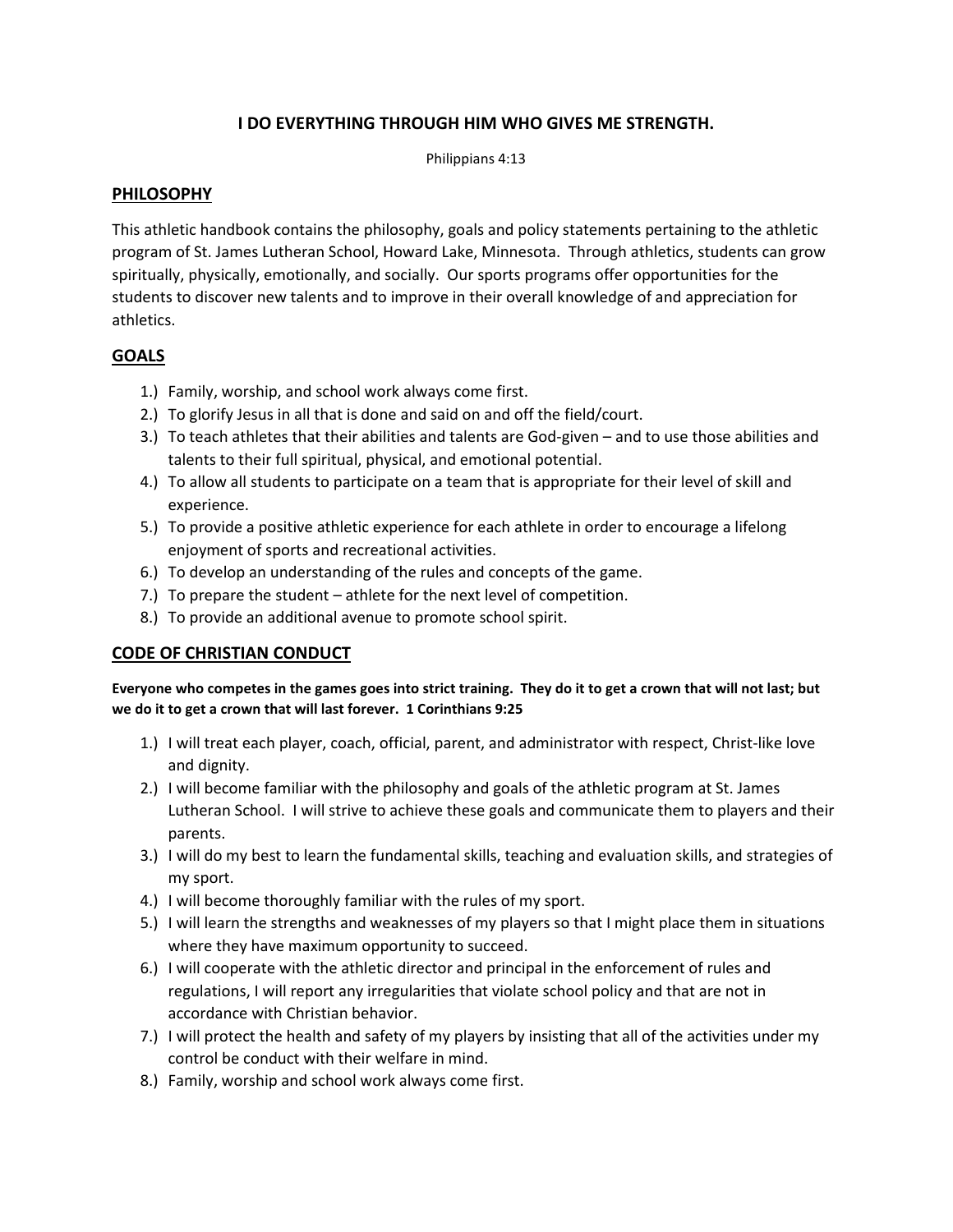# **Similarly, if anyone competes as an athlete, he does not receive the victor's crown unless he competes according to the rules. 2 Timothy 2:5**

## **PLAYERS**

- 1.) I will demonstrate a Christ-like example on and off the playing field/court.
- 2.) I will make my academic success a higher priority than my athletic success.
- 3.) I will be respectful of coaches, players, officials and spectators at all times.
- 4.) I will be diligent in preparation, relentless in effort, unified in teamwork, pure in speech and humble in spirit.
- 5.) I will know the team schedule and take responsibility to attend all practices and games. When there is a scheduling conflict between St. James School games/practices and community games/practices, St. James athletics come first.
- 6.) I will let the coach or athletic director know when I will not be at a practice or game.
- 7.) I will take pride and care in the facilities I play in and the equipment I use.
- 8.) Family, worship and school work always come first.

# **Train up a child in the way he should go; even when he is old he will not depart from it.**

## **Proverbs 22:6**

#### **PARENTS/GUARDIANS:**

The following behaviors are expected of all parents/guardians:

- 1.) Model and foster Christ-like attitude and behavior.
- 2.) Follow the printed schedule/calendar and plan accordingly.
- 3.) Return all notes/forms signed and on time.
- 4.) Respect others, their property, all facilities and equipment.
- 5.) Share the responsibility with my child for promptness to games and practices.
- 6.) Take the responsibility in assuring my child is picked up promptly at the end of games and practices.
- 7.) Support the athletic program by volunteering to help with games and tournaments.
- 8.) Remember at all times: This is supposed to be FUN!
- 9.) Family, worship and school work always come first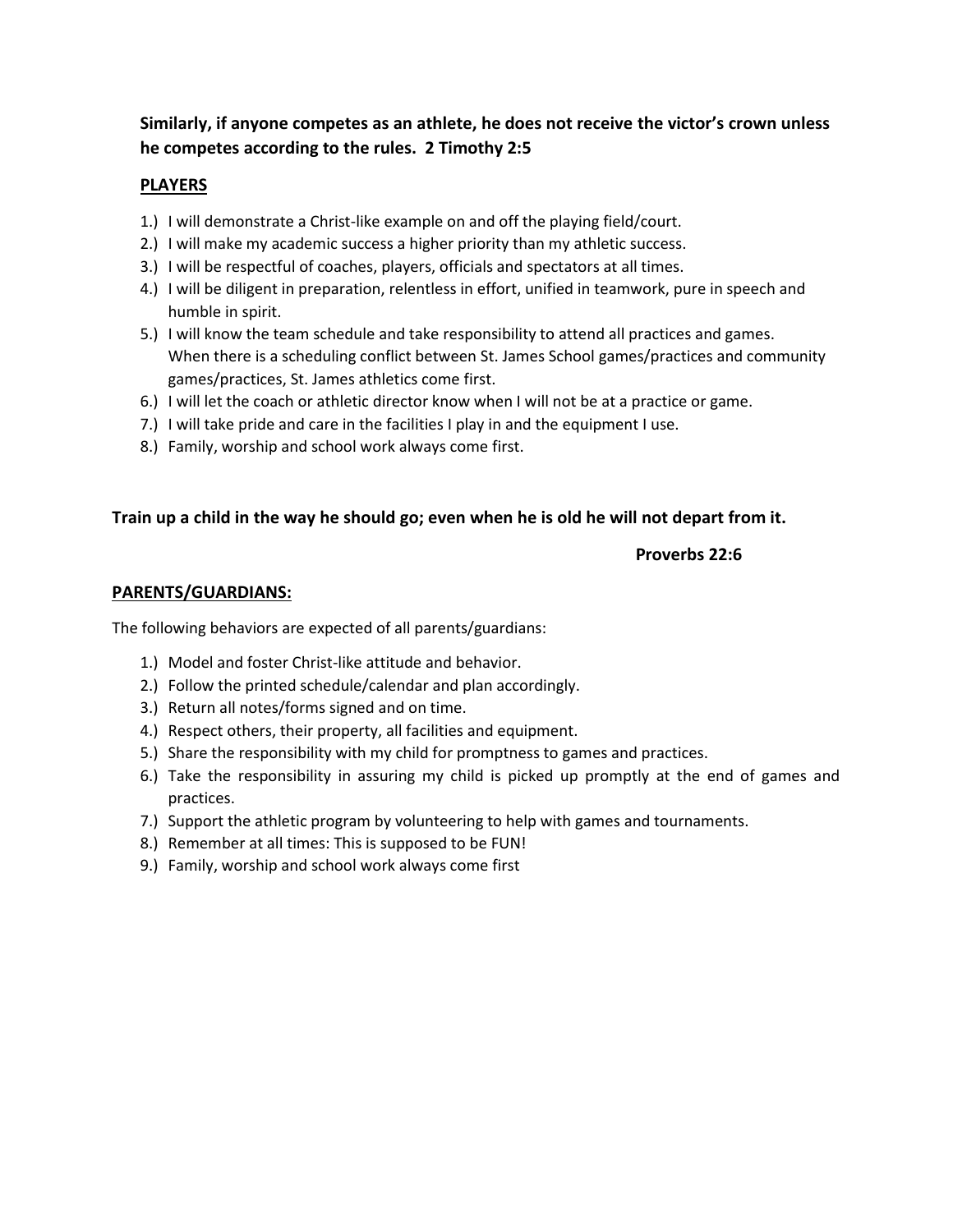## **RESOLUTION OF PARENTAL CONCERNS**

**If your brother sins against you, go and show him his fault, just between the two of you. If he listens to you, you have won your brother over. But if he will not listen, take one or two others along, so that every matter may be established by the testimony of two or three witnesses.**

## **Matthew 18:15-16**

Occasionally parents may have concerns about the athletic program of St. James Lutheran School. When concerns arise, it is best to use the Biblical approach of going directly to the person we have the concern with and try to work out a solution with them. With that in mind, all concerns regarding decisions of coaches as to game or practice situations should be taken up directly with the coach. All of our coaches are well trained and have the children's best interest at heart. Parents should feel free to approach the coaches without fear of retaliation or ridicule. Your input is important in this joint effort of education your children. I order to facilitate a smooth and orderly process, parents are to follow these guidelines when they have concerns:

- 1.) *Go directly to the coach* with any concerns you have regarding his/her coaching decisions. When we go to others with our concerns regarding a coach, we place ourselves in danger of violating the 8<sup>th</sup> commandment. Concerns shared will be confidential! Information will be disclosed only to those who need to know in order to review, investigate, and respond to the concern (e.g. athletic director, principal)
- 2.) Parents may not speak to a coach regarding concerns about a particular game for **at least 24 hours after the game.** This serves everyone a chance to calm down and will enable everyone involved to think more clearly before they speak. **We want all our words and actions to glorify God and show love to our Christian brothers and sisters.**
- 3.) Parents with a concern **need to make an appointment** to speak with the coach. Immediately prior to, during, or after a game is **NOT** the appropriate time.
- 4.) Any concerns regarding the school's athletic policy, scheduling, or equipment use should be brought to the attention of the athletic director.
- 5.) Most athletic-related concerns can be resolved through open and honest communication with the head coach. If the problem remains unresolved, the parents should contact the athletic director. The athletic director will meet with the coach and the parents together to resolve the conflict. If the athletic director is also the coach that the parents have concerns with, this second meeting will include the principal.

It should be understood that all issues would not necessarily be "resolved" to the satisfaction of the person who has the concern. The coach, athletic director, or principal may make decisions that do not require a change or that do not fully meet with the parents' expectations. However, those who use this process should be satisfied that their concern was heard, taken seriously, and that consideration was given to the issue consistent with the philosophy and goals of our school and its athletic department.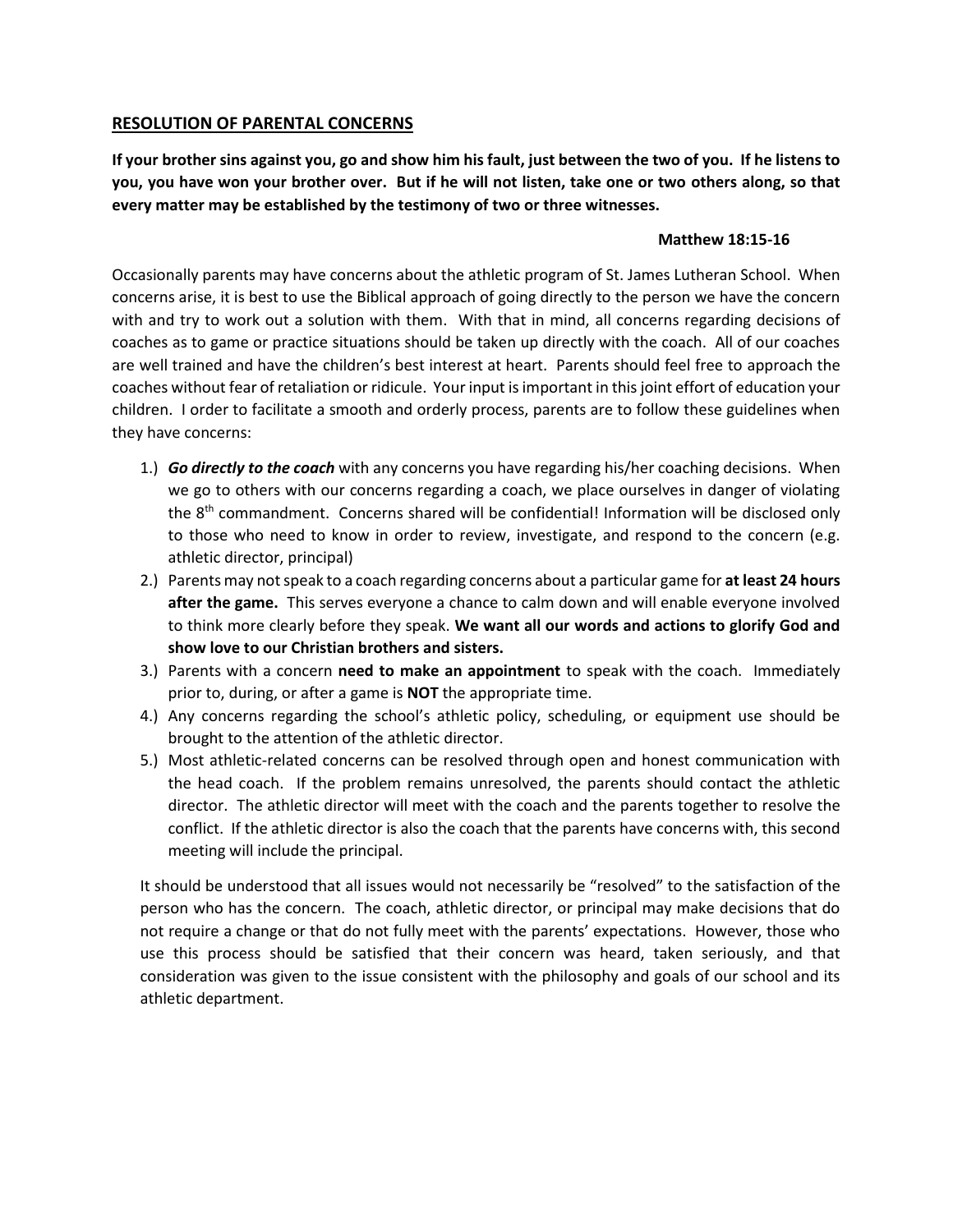## **PLAYING TIME STANDARDS**

The A- team will consist of  $7<sup>th</sup>$  and  $8<sup>th</sup>$  graders, with  $6<sup>th</sup>$  graders being allowed to participate when deemed necessary. During the regular season all athletes will play, but there will not necessarily be equal time. When  $6<sup>th</sup>$  graders are allowed to play, their playing time will not be equal to the  $7<sup>th</sup>$  and 8<sup>th</sup> graders. During tournaments, playing time will be left up to the coaches' discretion. Coaches will do their best to provide all participants the opportunity to experience tournament play.

The B-team will consist of 5<sup>th</sup> and 6<sup>th</sup> graders, with 4<sup>th</sup> graders being allowed to participate when deemed necessary. When  $4<sup>th</sup>$  graders are allowed to play, their playing time will not be equal to  $5<sup>th</sup>$ or 6<sup>th</sup> graders. Coaches will **strive** to give 5<sup>th</sup> and 6<sup>th</sup> grade athletes equal playing time in all regular season games. During tournaments, it would be ideal for all  $5<sup>th</sup>$  and  $6<sup>th</sup>$  grade athletes to get equal playing time, this will be at the discretion of the coach.

It is the goal of every coach to put our athletes into the best situation to experience success.

## **TRANSPORTATION**

When we have away games, we depend on parents for transportation. We will often leave school between 2:30 or 2:45. Unless other arrangements have been made with the coach, parents are to pick up their child at the end of the game at the game site. Parents who cannot be at the game site should make every effort to arrange transportation with other parents. Our coaches sacrifice a great deal of family and personal time during the year. Please make every effort to make transportation arrangements.

All volunteer drivers must:

- 1.) Be at least 21 years of age.
- 2.) Have a valid driver's license.
- 3.) Be able to show proof of insurance.
- 4.) Provide a seat belt for each person they transport.

In the unlikely event of an accident, the driver's insurance will cover all occupants in the driver's vehicle.

#### **CONCESSIONS**

For every home game St. James offers a concession stand for home and visiting spectators. **This is the responsibility of the parents to run.** This is an excellent fundraiser for our school which takes very little effort on your part to do. A sign-up sheet will be sent home with the athlete's schedule, choose the dates that work best for you and return the form to the athletic director.  $7<sup>th</sup>$  and 8<sup>th</sup> volleyball parents work the 5<sup>th</sup> and 6<sup>th</sup> match; and the 5<sup>th</sup> and 6<sup>th</sup> parents work the 7<sup>th</sup> and 8<sup>th</sup> match. This ensures that all parents will have an opportunity to watch their child play. This is also how the girls and boys basketball season works as well. Set-up and clean-up will be done by the athletic director.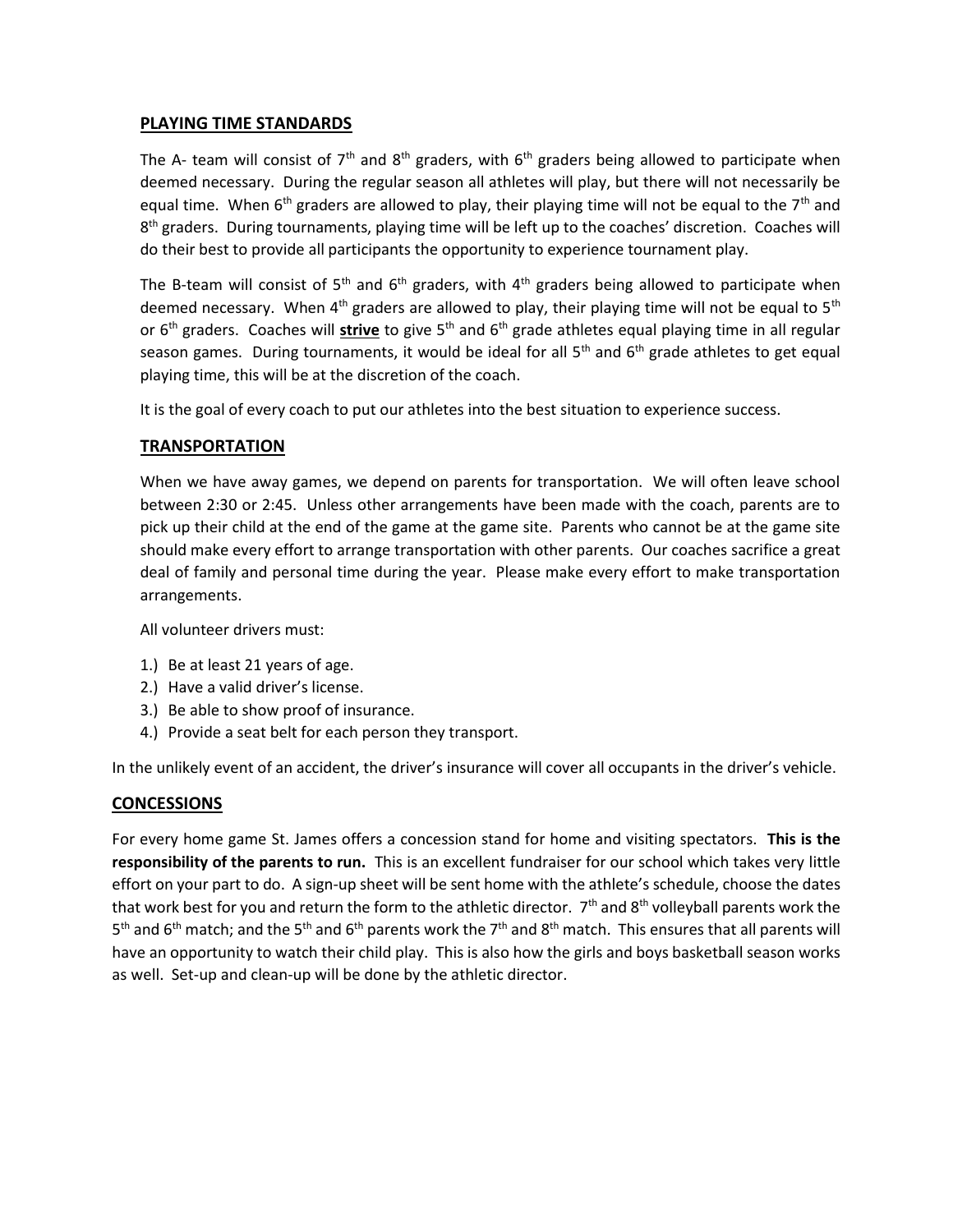# **ACADEMIC ELIGIBILITY**

**Therefore prepare our minds for action; be self-controlled; set your hope fully on the grace to be given you when Jesus Christ is revealed. As obedient children, do not conform to the evil desires you had when you lived in ignorance. But just as he who called you is holy, so be holy in all you do; for it is written: "Be holy, because I am holy."** 1 Peter 1:13-16

- 1.) Eligibility can be assessed at any time throughout the school year.
- 2.) The student must maintain a 1.75 (C-) GPA in the following subjects; Religion/Confirmation (this includes memory work), Math, Science, Reading/Literature, Spelling, and Social Studies.
- 3.) The student cannot receive an "F" as a total grade in any of his/her subjects.
- **4.)** If #2 or #3 is not met, the student will be **immediately** suspended from extracurricular games for **2 weeks** or **minimum 2 games** if no games were played during the 2 week suspension. Following 2 consecutive suspension, the student will be excluded from that sport for the remainder of the season.
- **5.)** It is the **student's** responsibility to check with his or her teacher on current progress in scholastic areas.
- **6.) Suspensions can be carried over into the next seasonal activity, (including public school) if it so applies.**

## **UNIFORMS**

All athletes will be provided with a uniform for game use. All athletes must be dressed in their uniform to play in a game. The athlete is responsible for replacement cost of any lost or abused uniform. Keep uniforms clean. **DO NOT** wash uniforms in hot water or place in the dryer. The numbers and letters on the uniform will melt and stick together! Dryers can be used *only* if set on "Air" setting. As a general rule of thumb, cold water and line/air drying is best for sports uniforms.

# **SPORTS OFFERED**

| 5-6 Volleyball                | September-November                           |
|-------------------------------|----------------------------------------------|
| 7-8 Volleyball                | September-November                           |
| 7-8 Football                  | September-October (with HLWW MiddleSchool)   |
| 7-8 Basketball (Girls & Boys) | November-February                            |
| 5-6 Basketball (Girls & Boys) | January-March                                |
| 7-8 Softball                  | (with HLWW<br>Middle<br>School)<br>April-May |
| 7-8 Baseball                  | April-May (with HLWW Middle School)          |

#### **PHYSICALS**

Athletic physicals are not required for our athletes. Although, those who participate with the public school will be required to have one. Forms are available upon request.

#### **SPORTS FEES**

There is a \$30.00 fee per sport with a \$50.00 cap for families. All sports fees must be paid **before** the first game. Payments can be made in the school office.